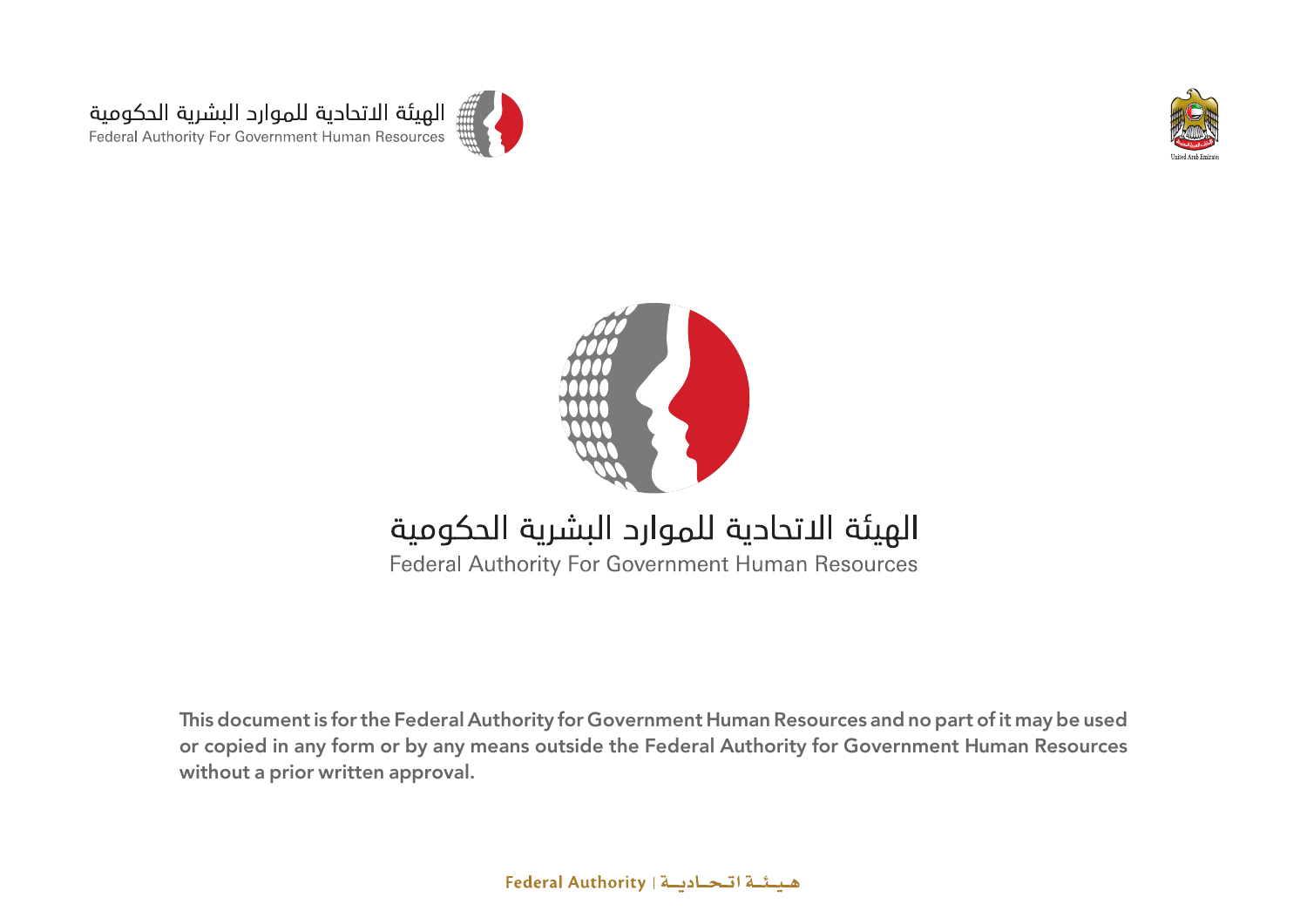

![](_page_1_Picture_2.jpeg)

# **Strategy of the Federal Authority for Government Human Resources (FAHR) 2017-2022**

![](_page_1_Picture_4.jpeg)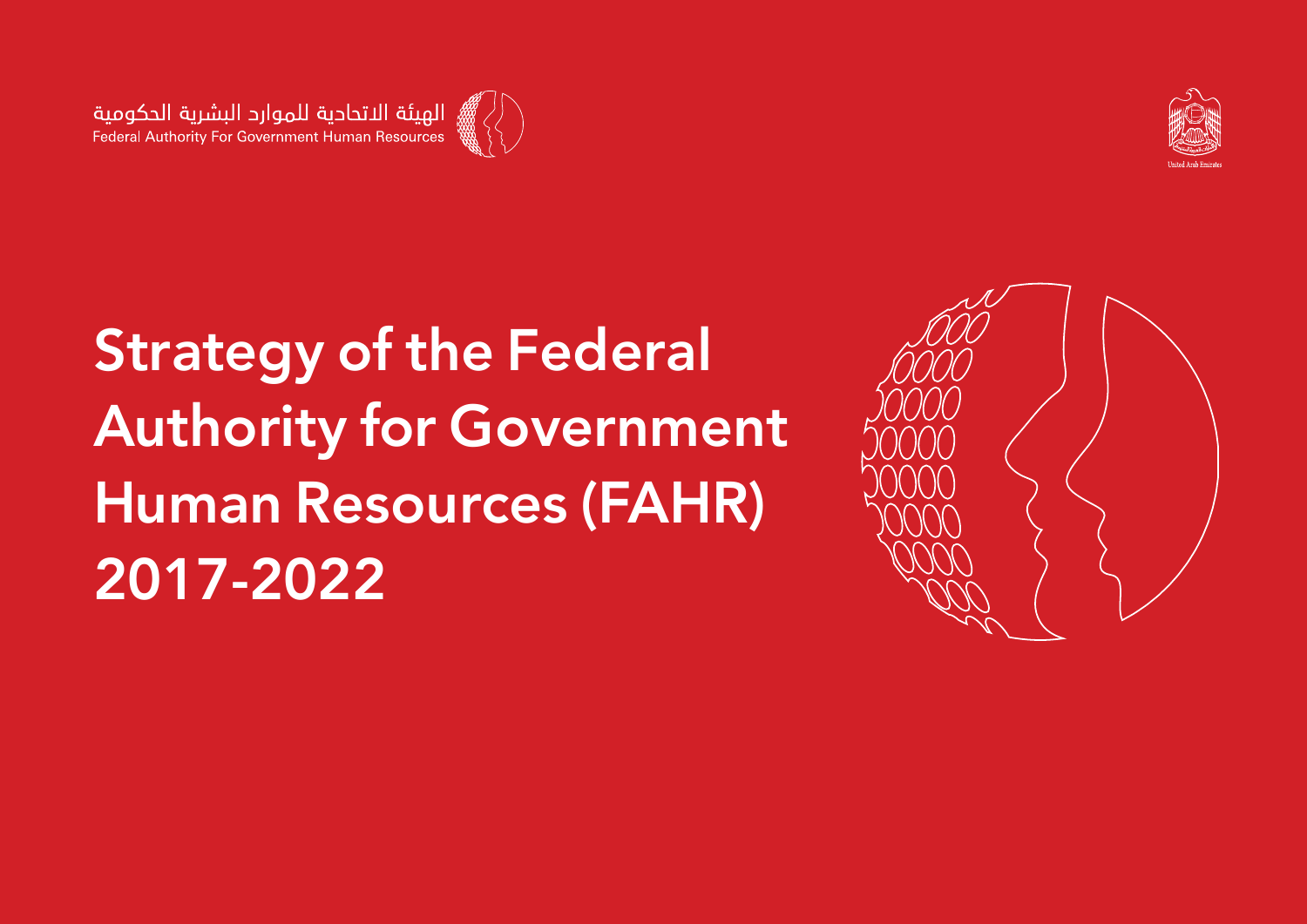![](_page_2_Picture_0.jpeg)

![](_page_2_Picture_1.jpeg)

![](_page_2_Picture_2.jpeg)

# **Vision 2022 - 2017**

Happy and Innovative Government Talents lead the UAE towards global leadership

2017-2022 (Issue NO:4.0) (Issue NO:4.0)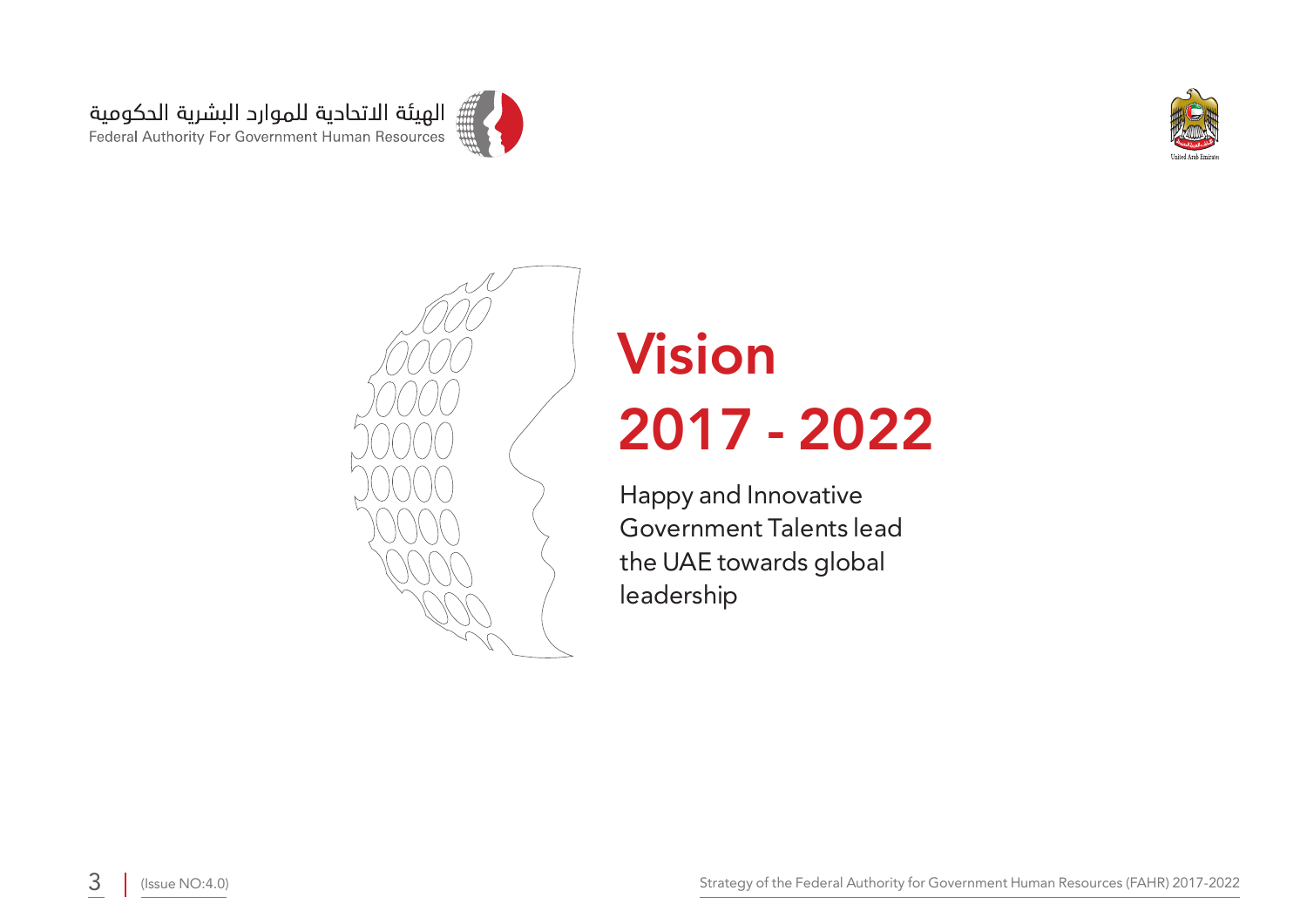![](_page_3_Picture_0.jpeg)

![](_page_3_Picture_1.jpeg)

![](_page_3_Picture_2.jpeg)

# **Mission 2022 - 2017**

**Empowering Government Talents** to achieve UAE competitiveness by enhancing Government productivity and efficiency and optimal investment of innovative Human Capital Systems and solutions in the Federal Government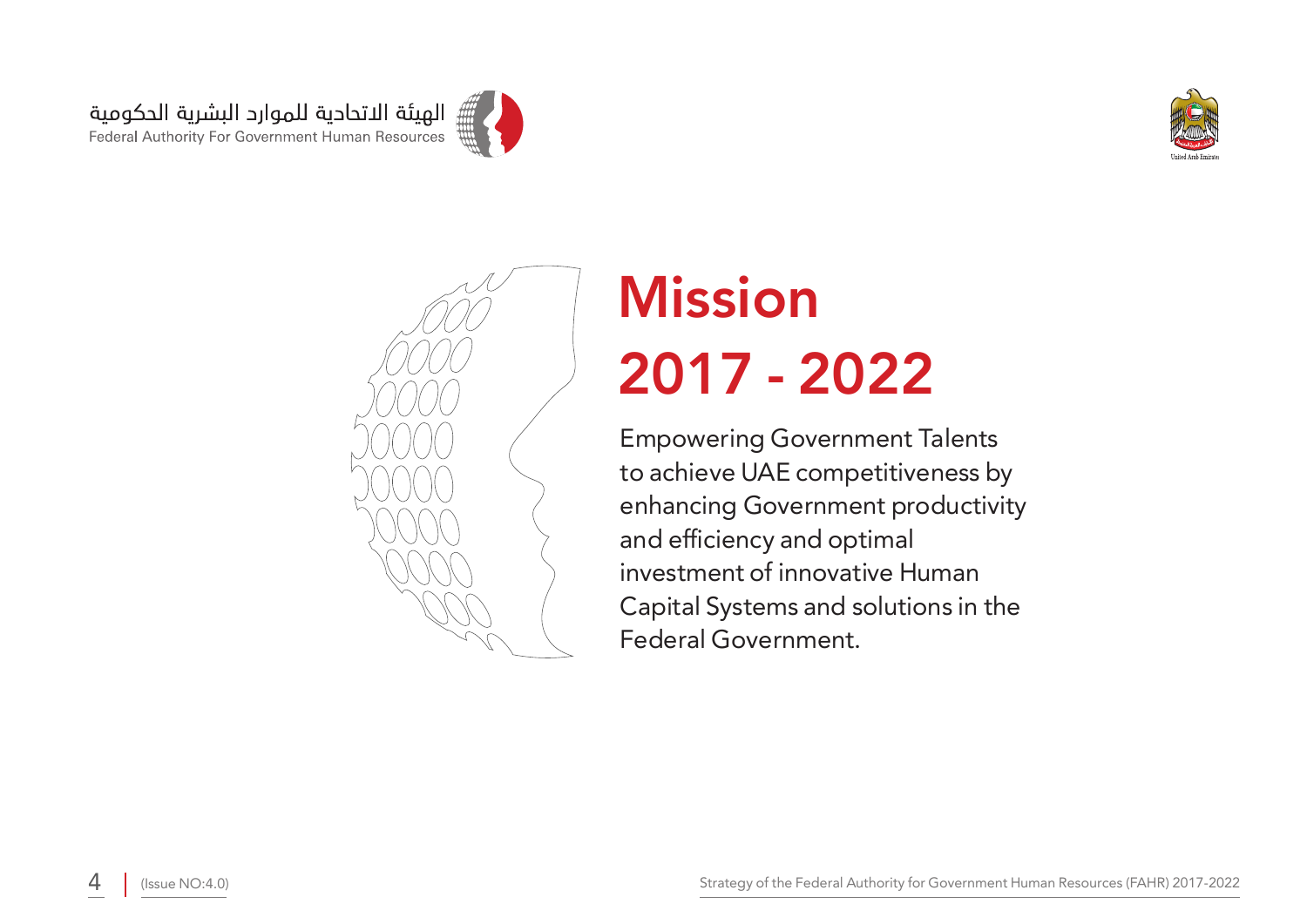![](_page_4_Picture_0.jpeg)

![](_page_4_Picture_1.jpeg)

![](_page_4_Picture_2.jpeg)

## **Values**

- 1. Loyalty and Allegiance
- 2. Integrity and professionalism
- 3. Leadership and team spirit
- 4. Determination and perseverance
- 5. Participation and cooperation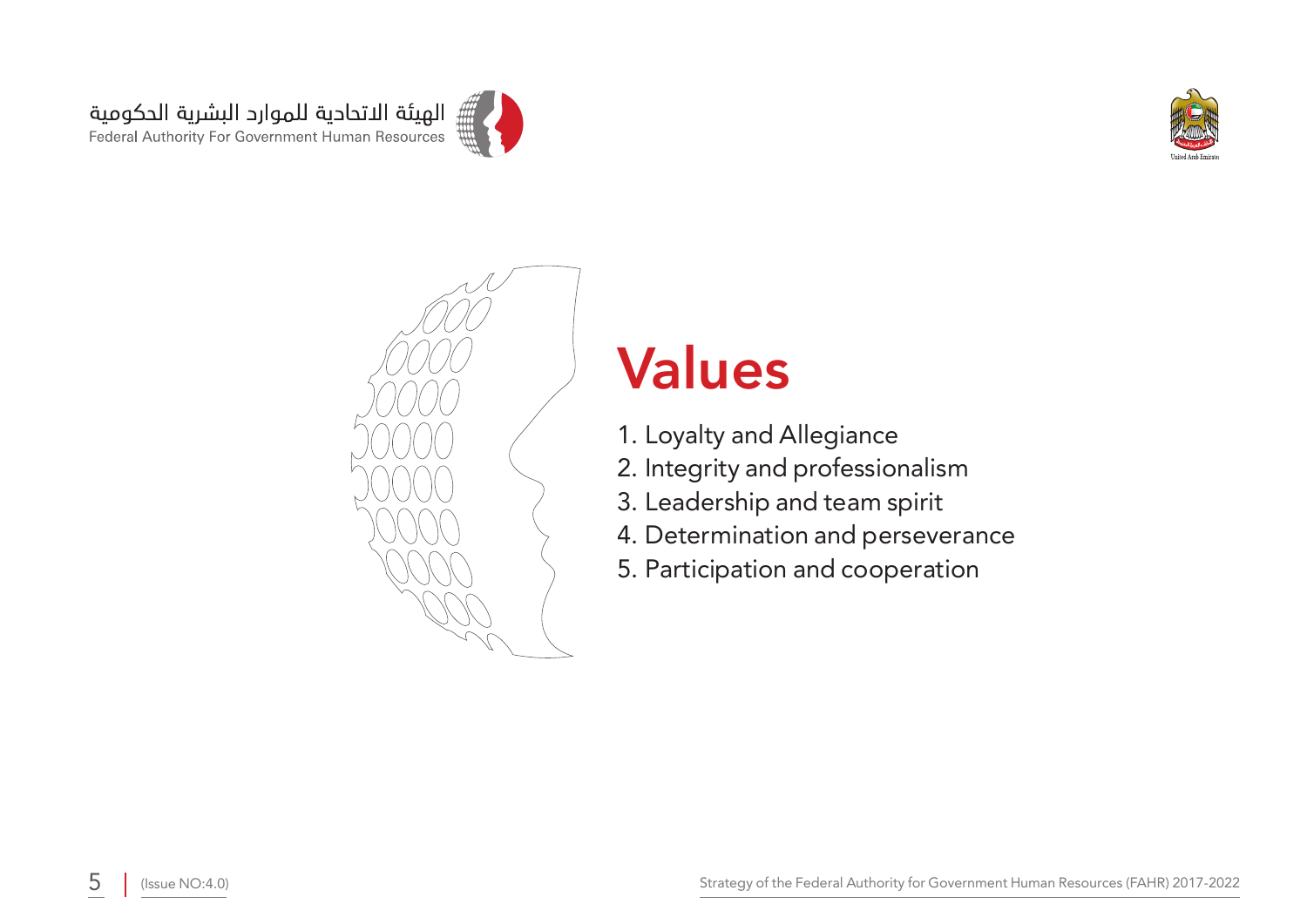![](_page_5_Picture_0.jpeg)

![](_page_5_Picture_1.jpeg)

### **Strategic Objectives**

![](_page_5_Figure_3.jpeg)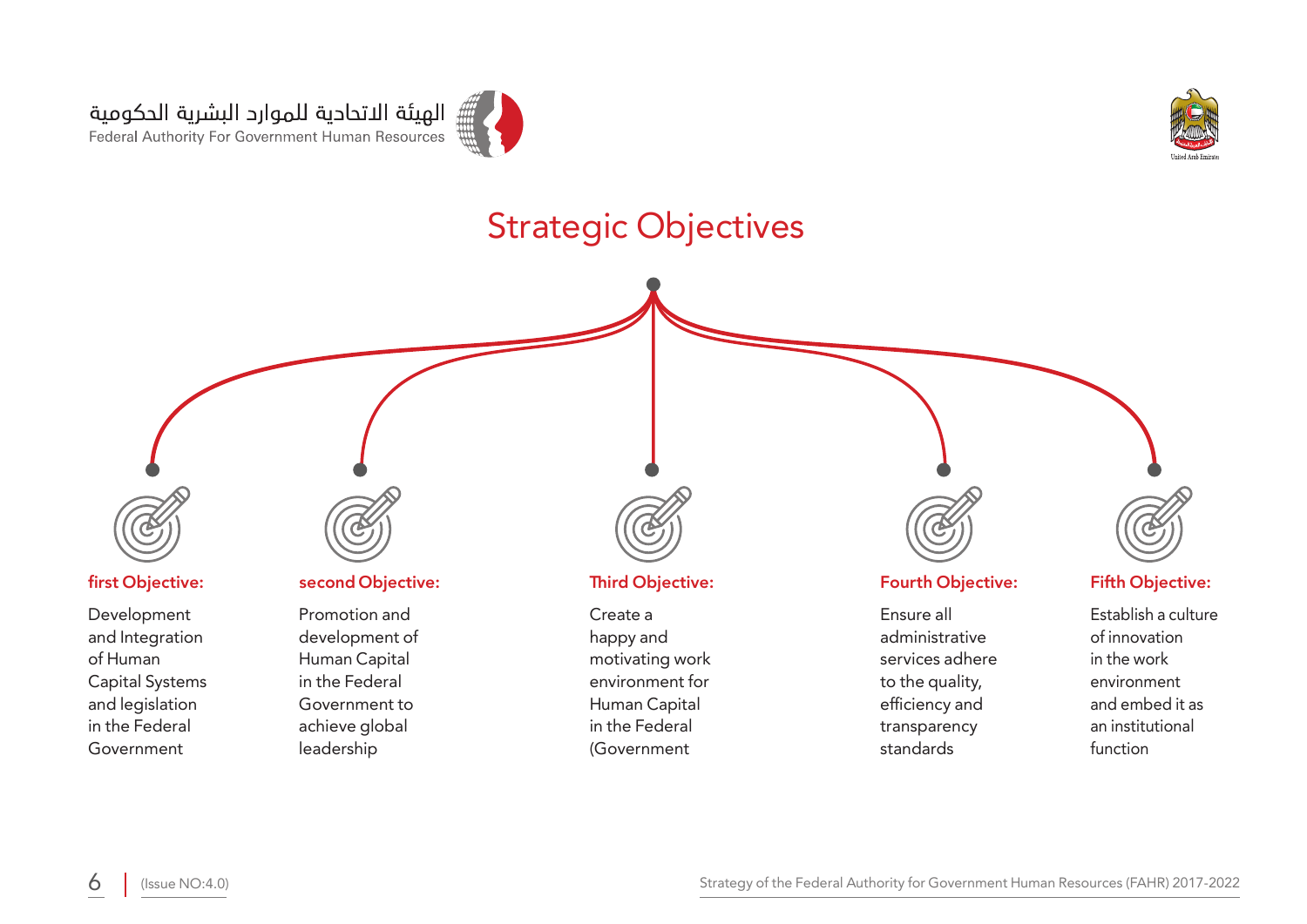![](_page_6_Picture_0.jpeg)

![](_page_6_Picture_1.jpeg)

### **First Strategic Objective:**

Development and integration of Human Capital Systems and legislation in the Federal Government

![](_page_6_Figure_4.jpeg)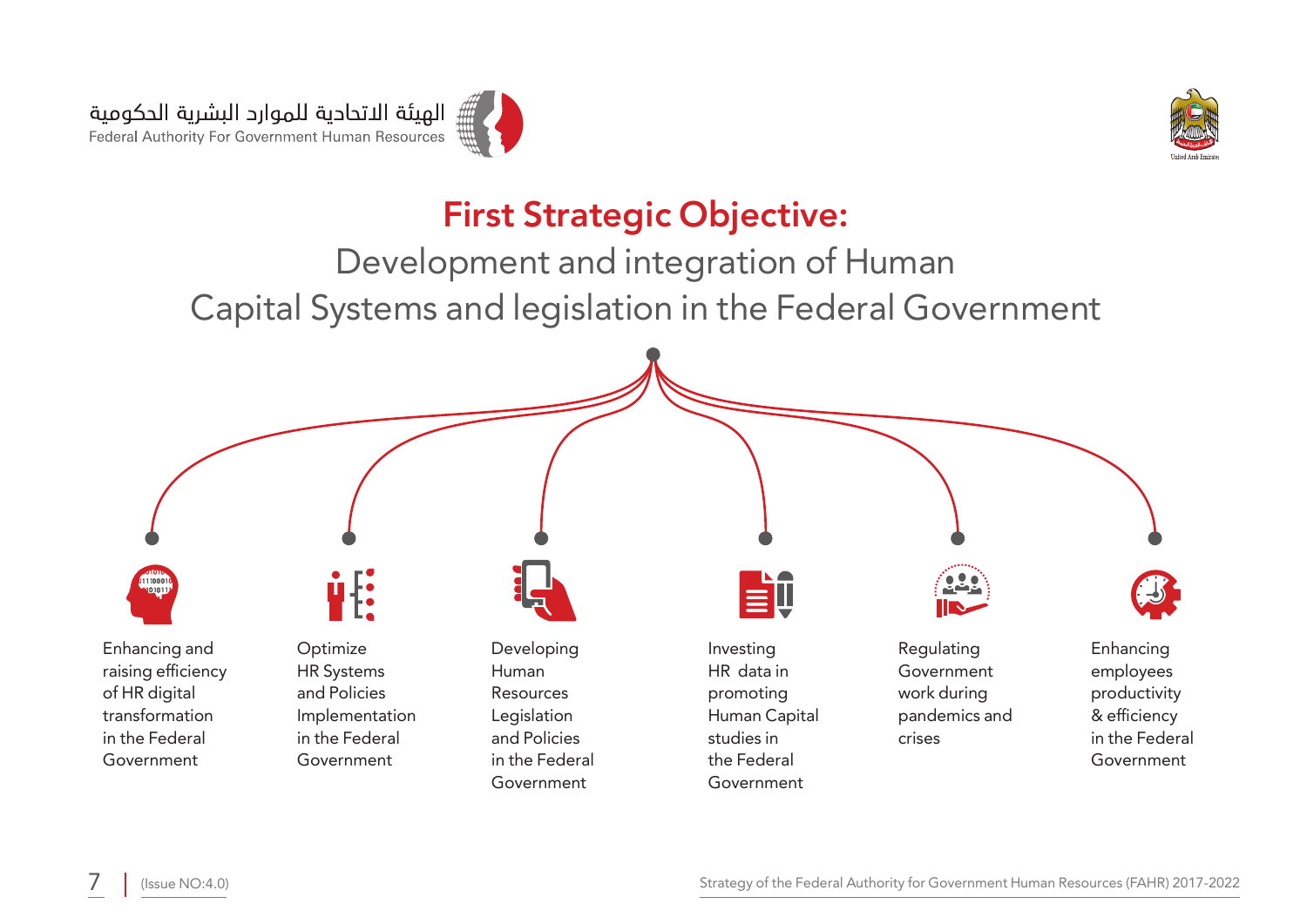![](_page_7_Picture_0.jpeg)

![](_page_7_Picture_1.jpeg)

### **Second Strategic Objective:**

Promotion and development of Human Capital in the Federal Government to achieve global leadership

![](_page_7_Figure_4.jpeg)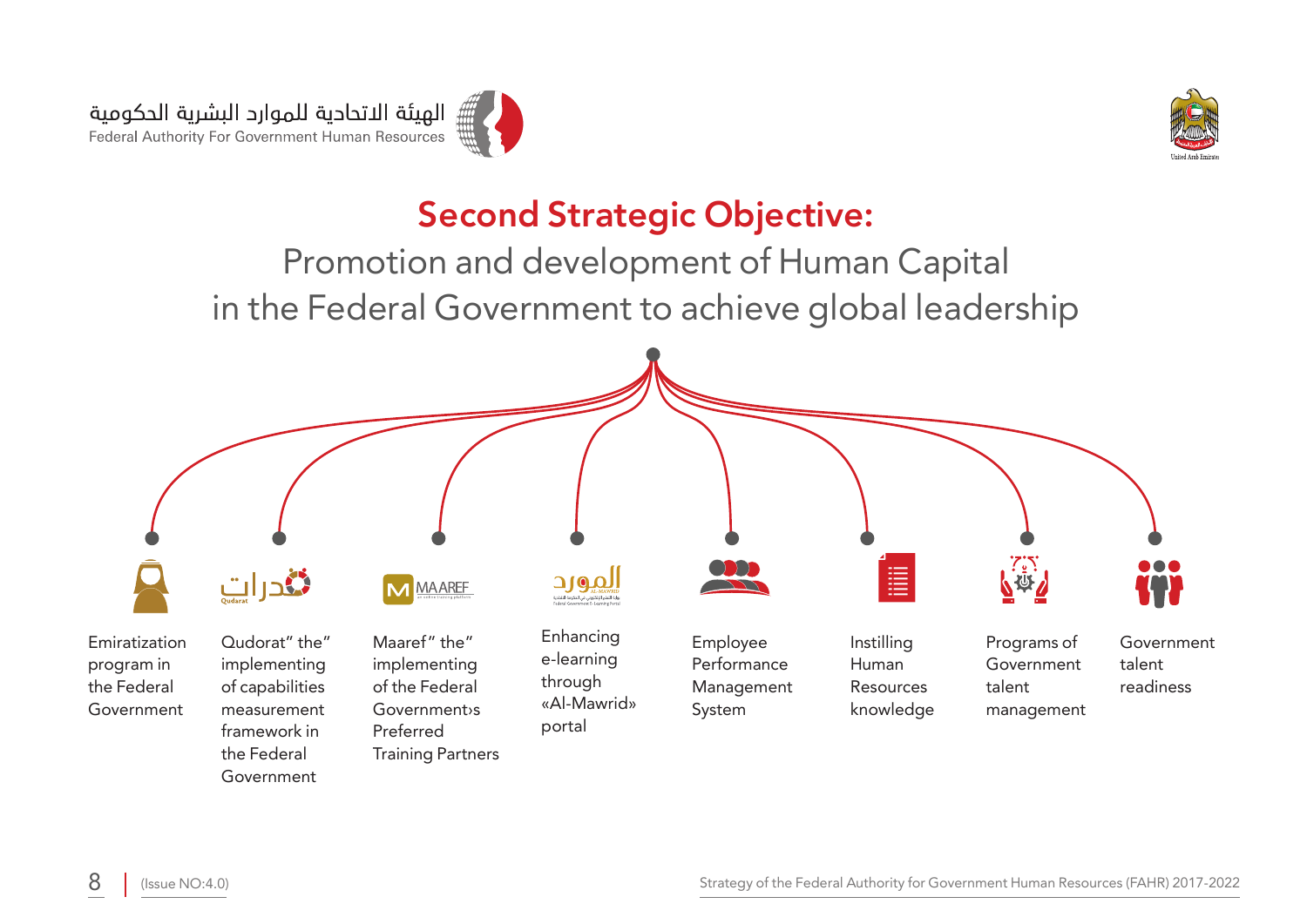![](_page_8_Picture_0.jpeg)

![](_page_8_Picture_1.jpeg)

### **Third Strategic Objective:**

Create a happy and motivating work environment for Human Capital in the Federal Government

![](_page_8_Picture_4.jpeg)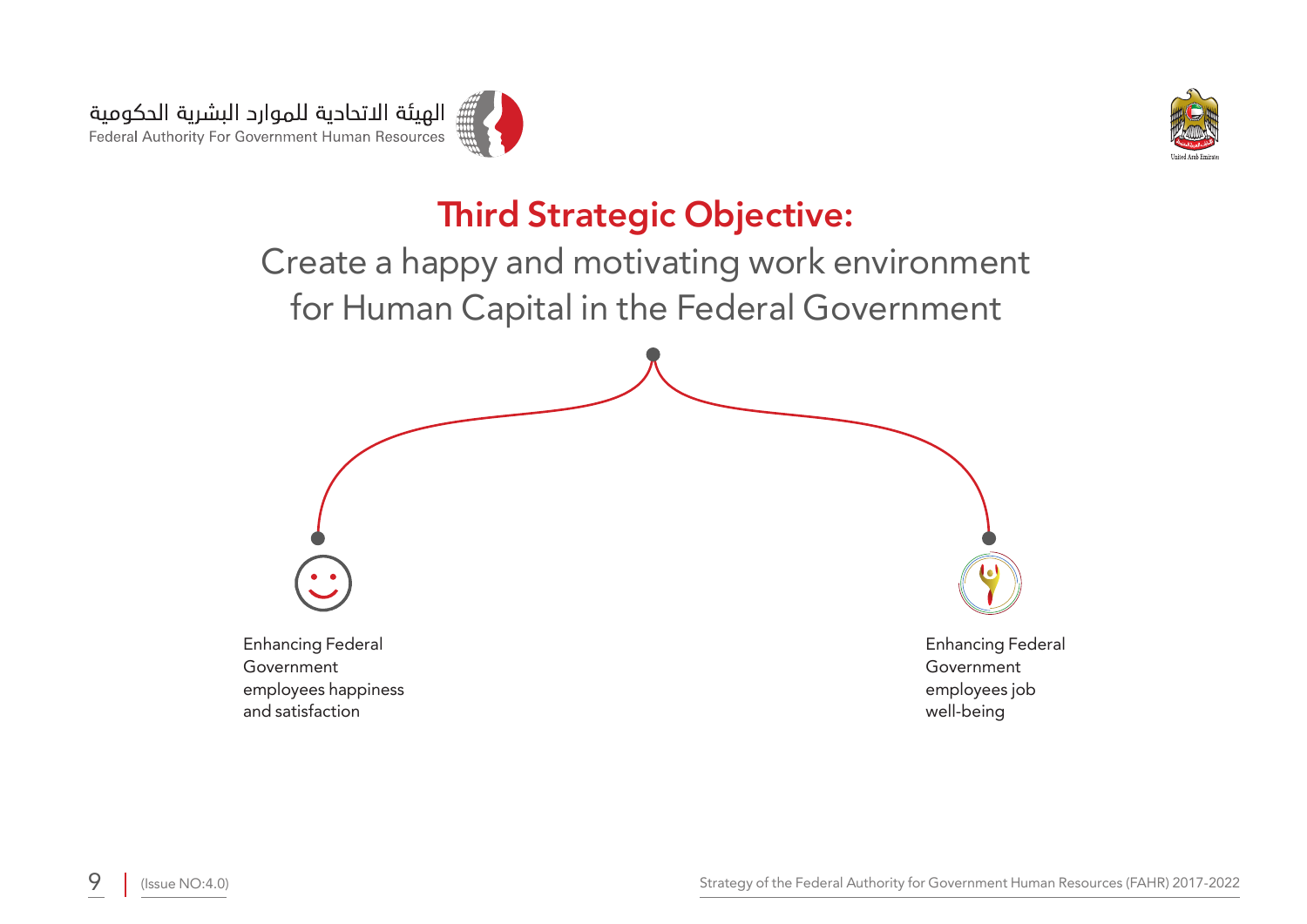![](_page_9_Picture_0.jpeg)

![](_page_9_Picture_1.jpeg)

### **Fourth Strategic Objective:**

Ensure all administrative services adhere to the quality, efficiency and transparency standards

![](_page_9_Figure_4.jpeg)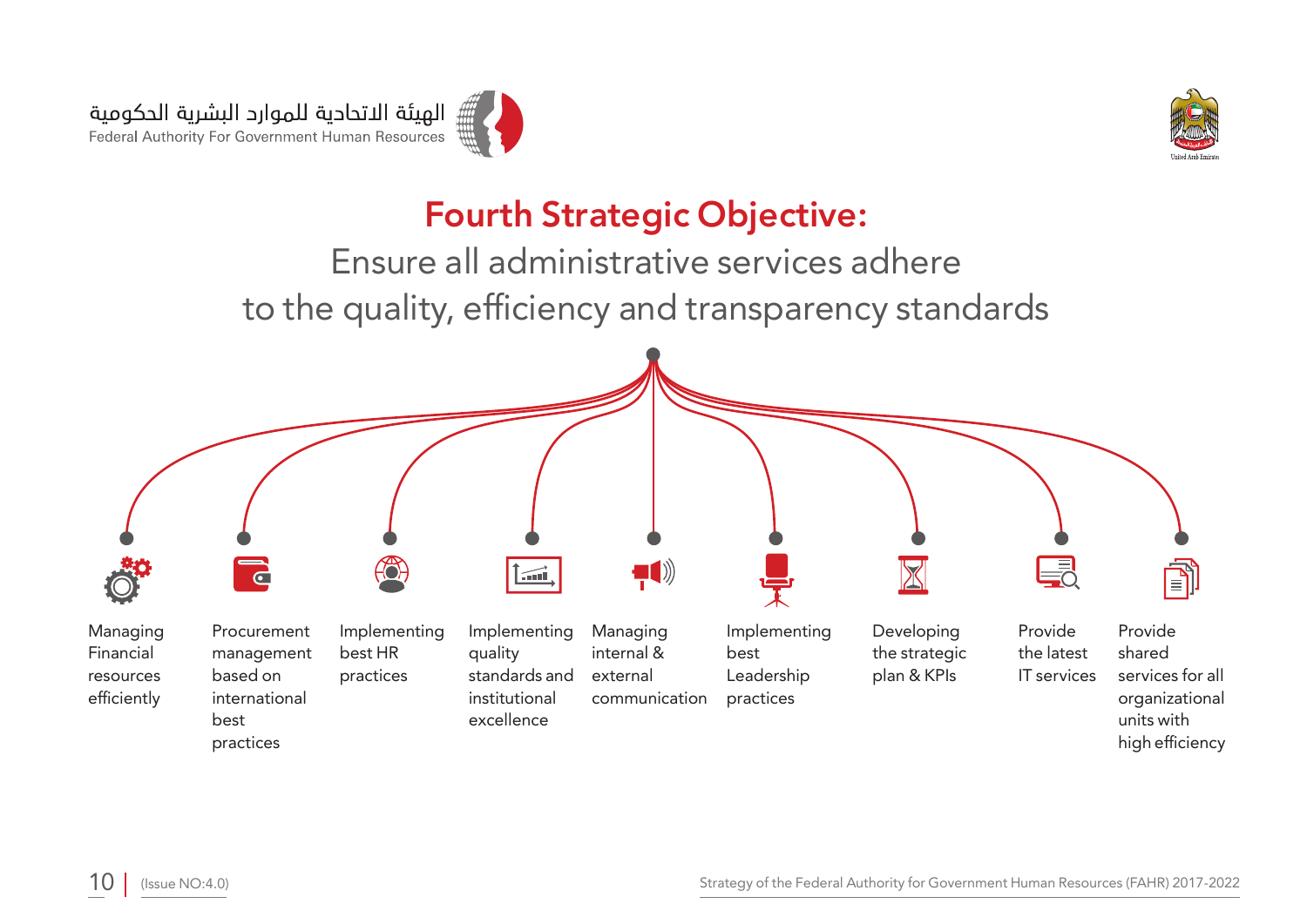![](_page_10_Picture_0.jpeg)

![](_page_10_Picture_1.jpeg)

### **Fifth Strategic Objective:**

Establish a culture of innovation in the work environment and embed it as an institutional function

![](_page_10_Figure_4.jpeg)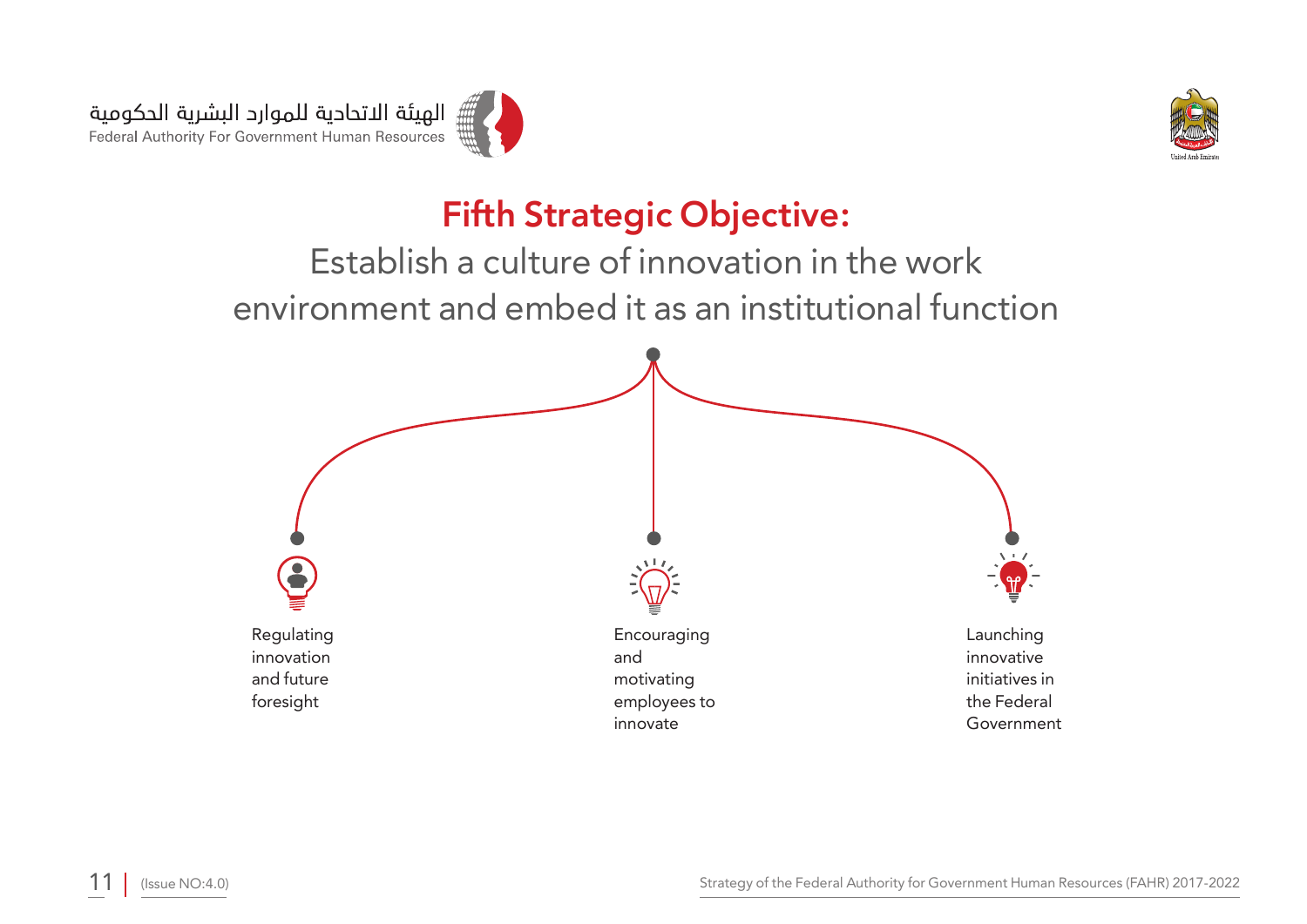![](_page_11_Picture_1.jpeg)

![](_page_11_Picture_2.jpeg)

### **Main Features of**

**Human Resources Management Information** System in the Federal Government

 $\frac{1}{3}$ 

### **Electronic Approval System**

A service provided to all ministries and federal entities by providing electronic approvals for HR procedures and transactions.

匳

### **Job Description System**

Aimed at providing job description and evaluation, according to position, grades and qualifications approved in the federal .government

### **Learning** Management System A system aimed at

**Payroll System** 

All financial procedures for federal government

employees which is Integrated with core HR & Performance Management systems.

empowering, developing and increasing the productivity of federal Government employees.

### **Technical Support**

e systems assists federal entities in overcoming the challenges that they may encounter while using BAYANATI .platform

### **DES**

**Self-Service System** 

A system that enables federal government employees to complete their HR transactions on their own, thus helping HR departments to focus on strategic programs and initiatives.

### **Organizational**

**Structure System** 

Allows BAYANATI users to view organizational structures in their units, and allows managers to review distribution of sta in various units. Employees can access their basic and performance management data. it also allows HR departments to amend organizational structure and enter results into BAYANATI platform.

![](_page_11_Picture_22.jpeg)

**Business Intelligence** 

**目,** 

A system linked to BAYANATI platform, to provide ministries and federal entities operating the system with statistical reports, based on smart indicators to measure the eciency and HR enablers.

**Reporting** (BI)

### **Attendance System**

A system to link the database existing in BAYANATI platform with the entities' attendance systems to ensure punctuality and facilitate the application of working hours policy.

### Core HR

Unified system for HR information and procedures management in the federal government eectively, and providing accurate HR statistics.

### **Performance Management System**

A system for evaluating employee performance against, a set of objectives and KPIs. e system seeks to link performance to rewarding achievement and outstanding results.

### **Strategic**

A system seeking to improve HR planning, build capacities and outline future needs of workforce, as well as identify the gap between manpower supply and .demand

### **Workforce Planning**

A system designed to attract talents capable

**i-recruitment System** 

of filling vacancies in the federal government, and enable job -seekers to view vacancies in the federal .government